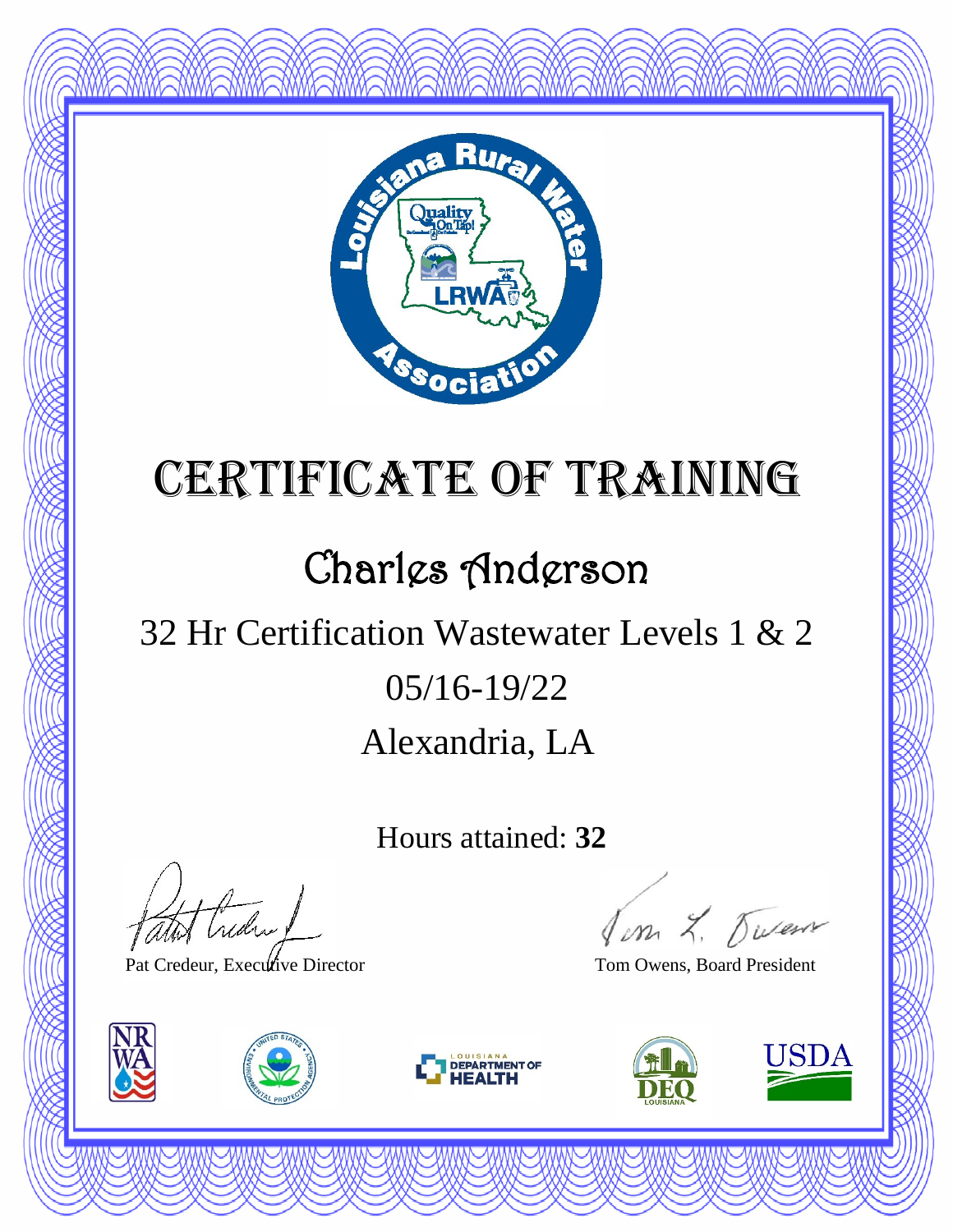

## Beau Begnaud

### Alexandria, LA 05/16-19/22 32 Hr Certification Wastewater Levels 1 & 2

Hours attained: **32**

atot Creden

Pat Credeur, Executive Director Tom Owens, Board President







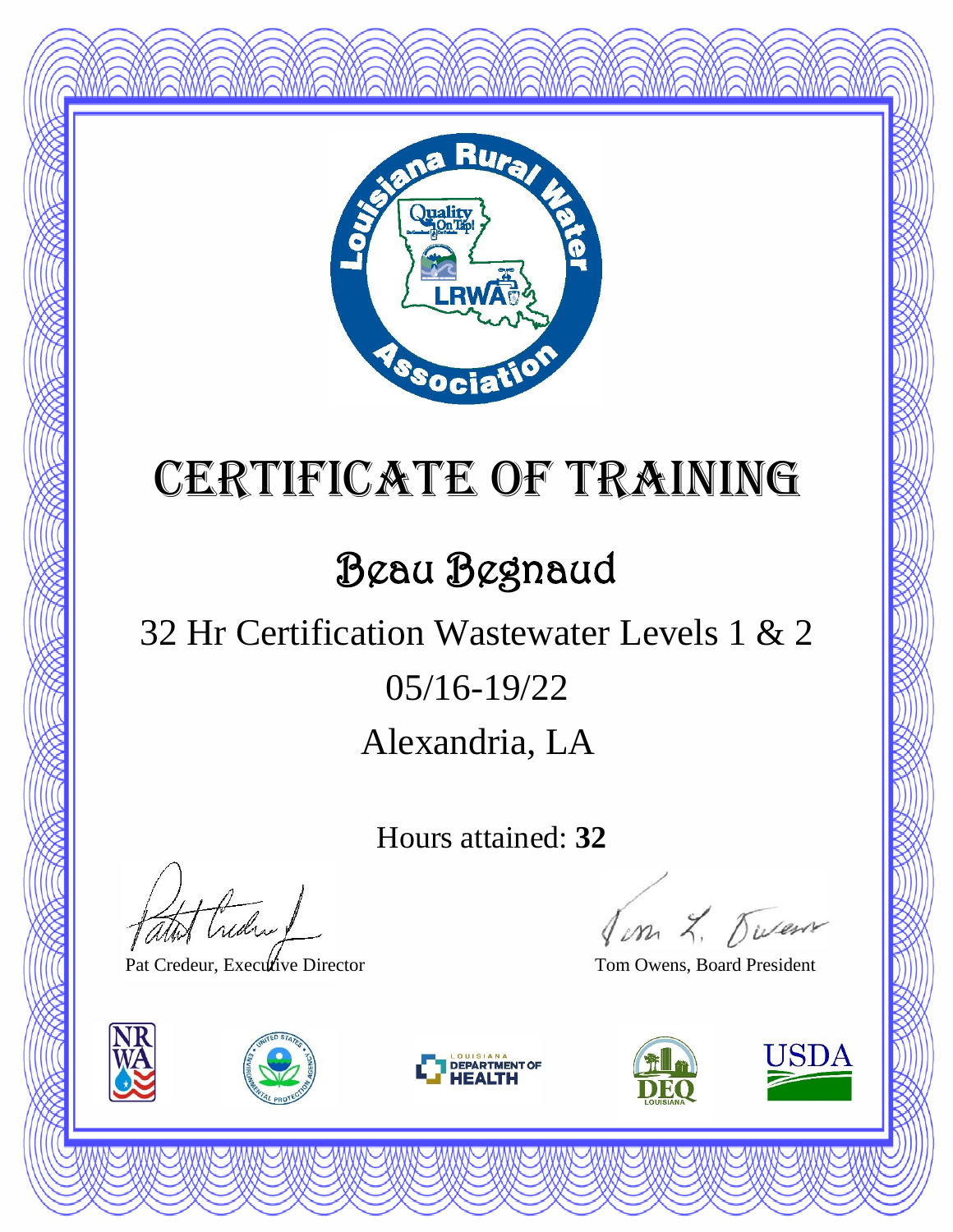

## Jarrod Bottlgy

### Alexandria, LA 05/16-19/22 32 Hr Certification Wastewater Levels 1 & 2

Hours attained: **32**

thedral

Pat Credeur, Executive Director Tom Owens, Board President







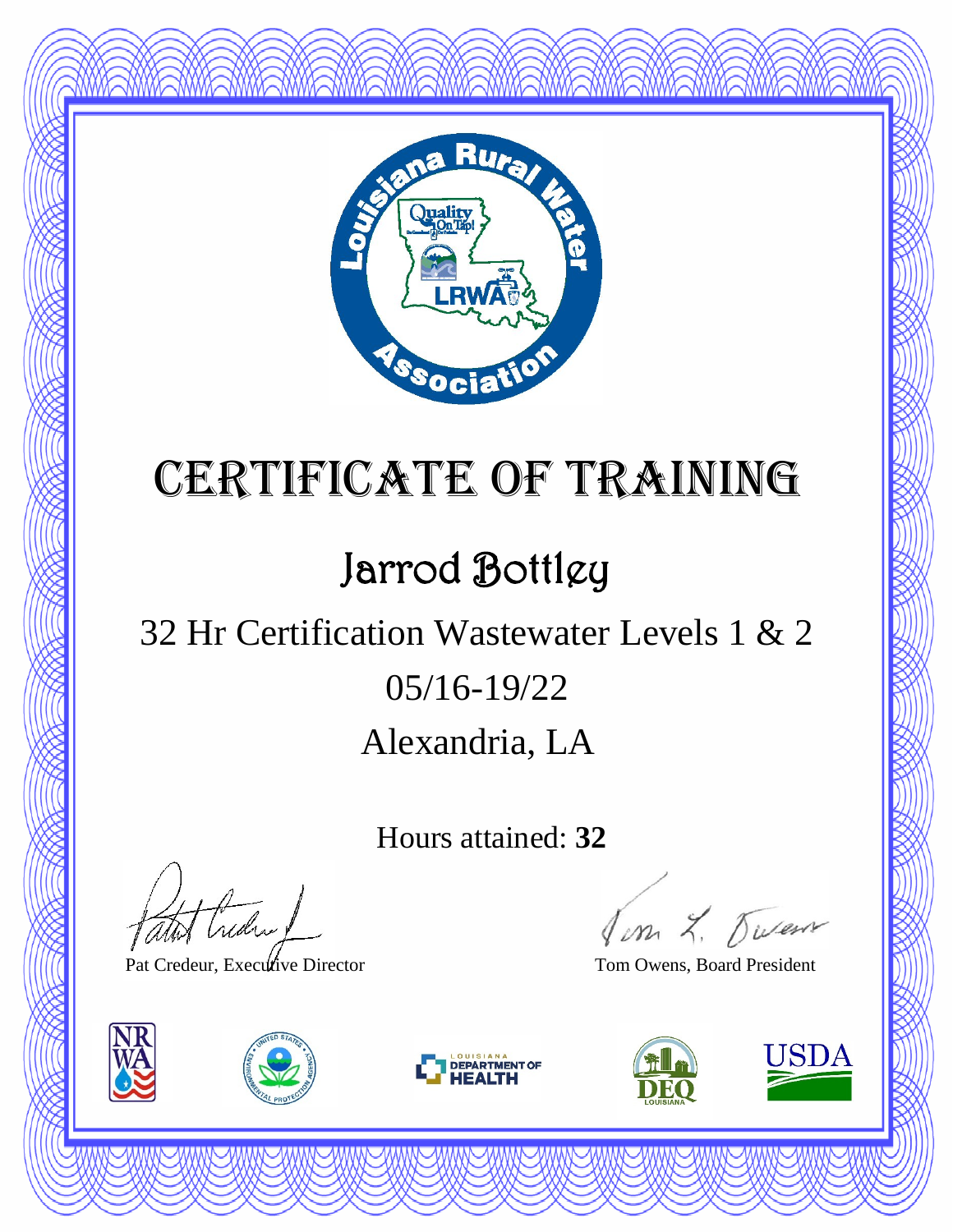

### Clinton Caldwell

### Alexandria, LA 05/16-19/22 32 Hr Certification Wastewater Levels 1 & 2

Hours attained: **32**

thedral

Pat Credeur, Executive Director Tom Owens, Board President







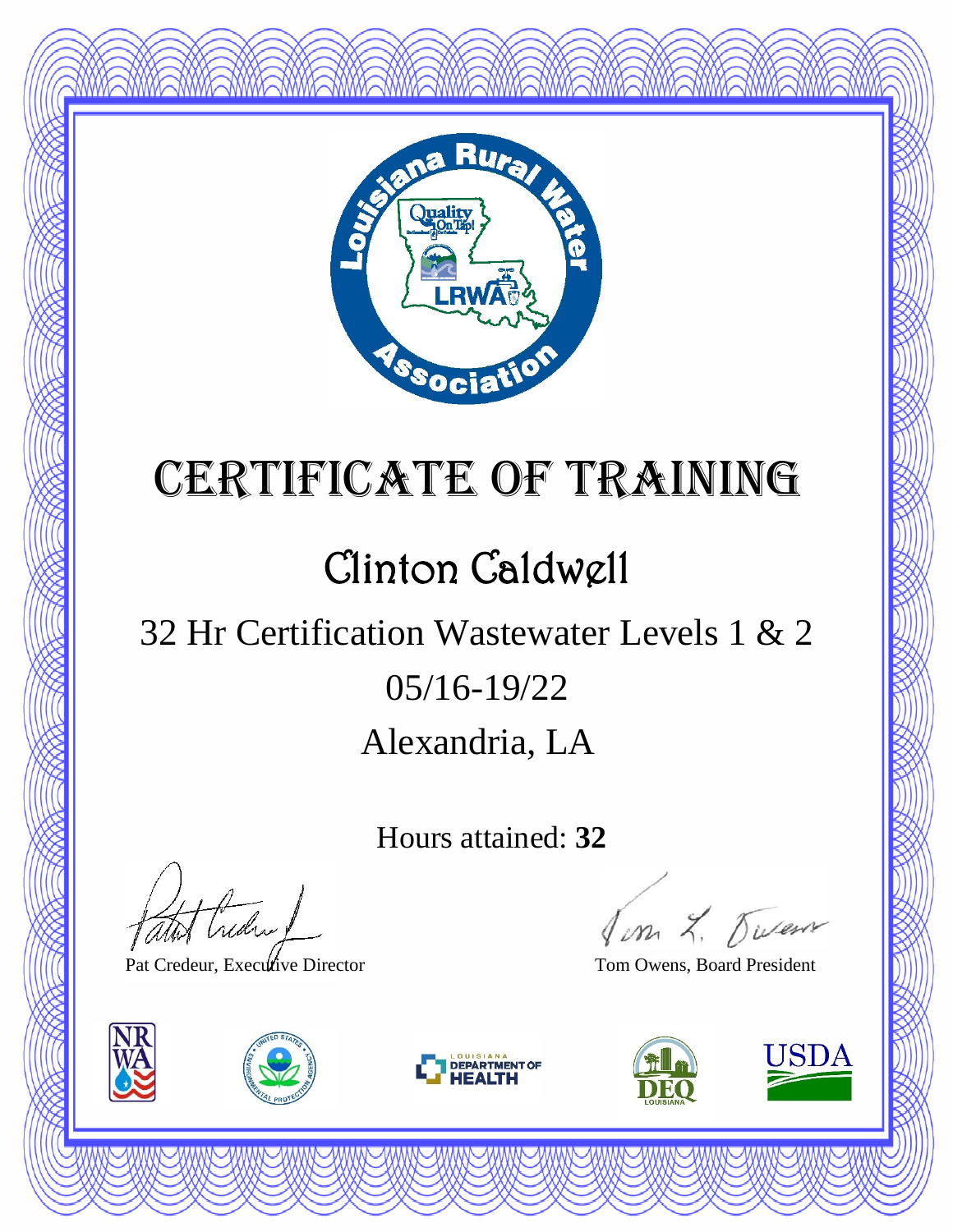

#### Lance Carruth

### Alexandria, LA 05/16-19/22 32 Hr Certification Wastewater Levels 1 & 2

Hours attained: **31**

atot Creden

Pat Credeur, Executive Director Tom Owens, Board President







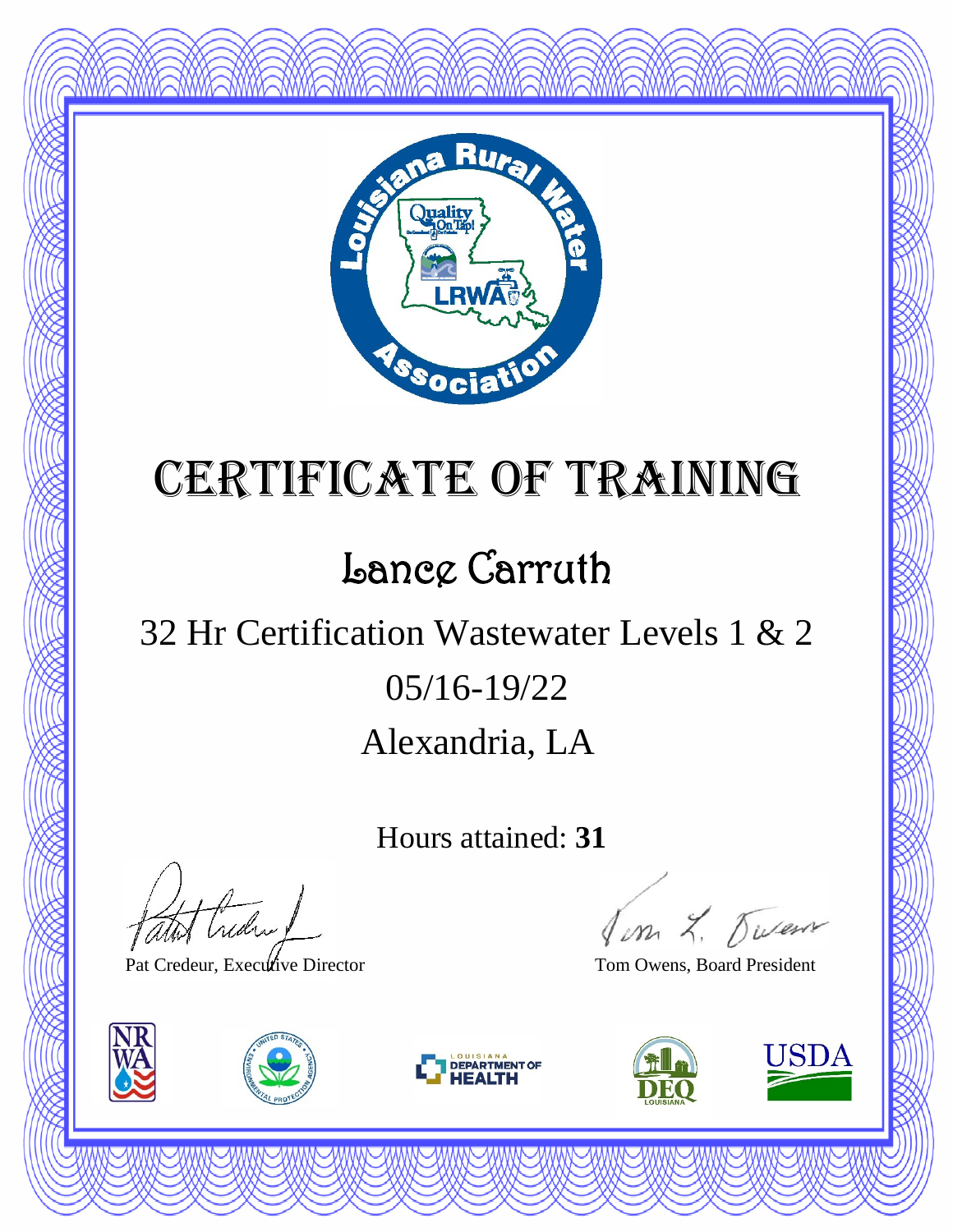

#### Matthew Chiasson

## Alexandria, LA 05/16-19/22 32 Hr Certification Wastewater Levels 1 & 2

Hours attained: **20**

thedral

Pat Credeur, Executive Director Tom Owens, Board President







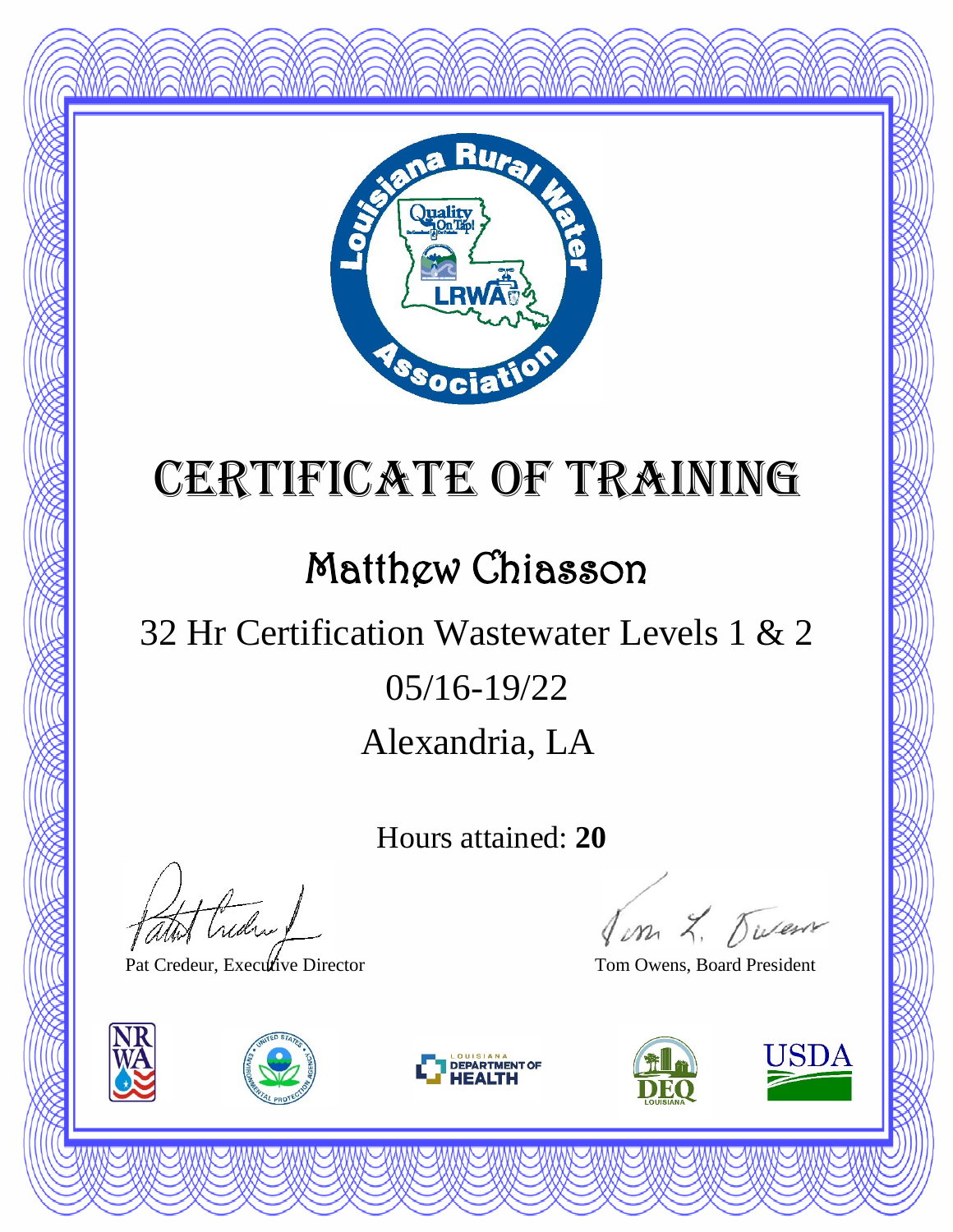

## Rhett Coates

## Alexandria, LA 05/16-19/22 32 Hr Certification Wastewater Levels 1 & 2

Hours attained: **32**

atot Creden

Pat Credeur, Executive Director Tom Owens, Board President







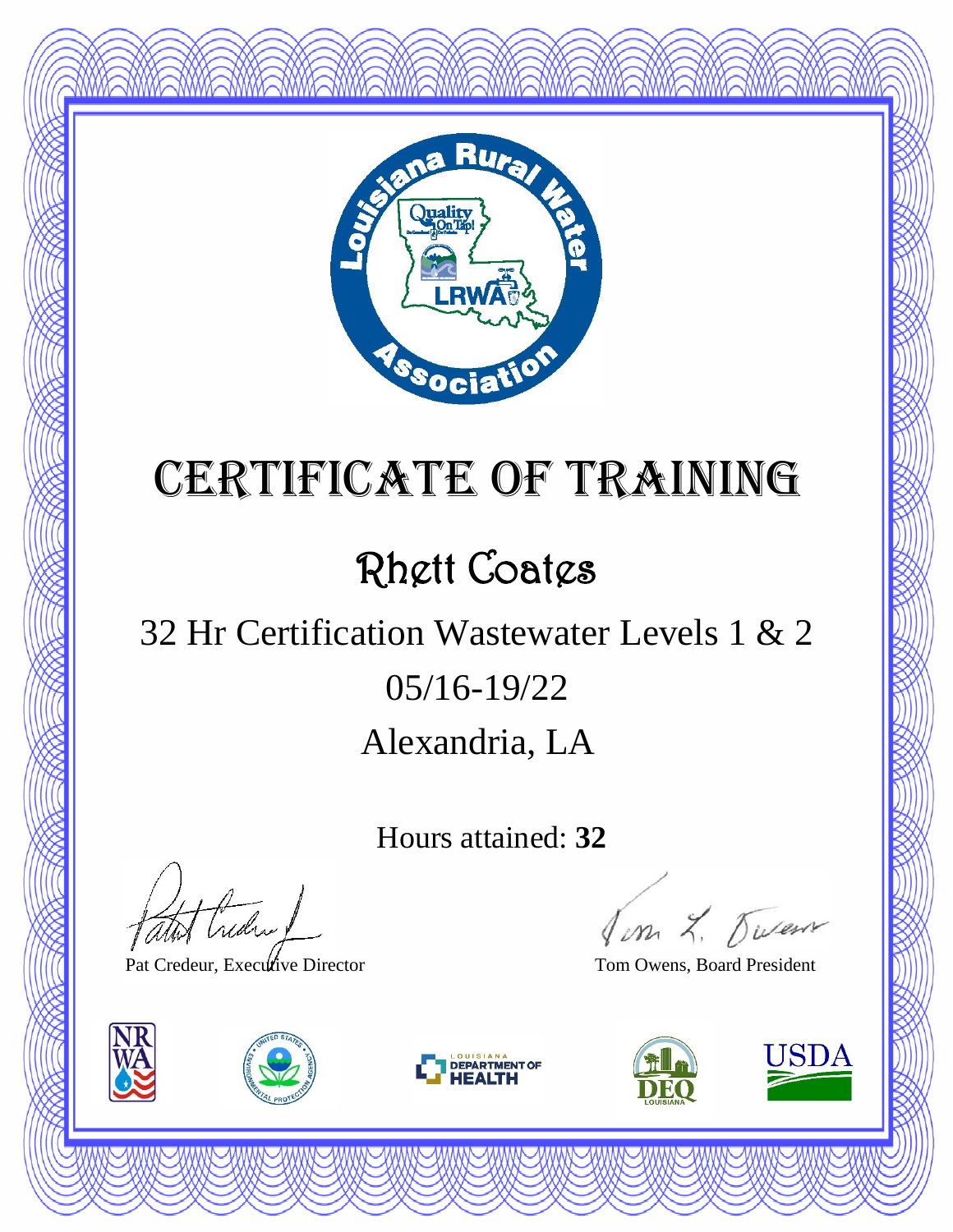

## Curtis Davis

## Alexandria, LA 05/16-19/22 32 Hr Certification Wastewater Levels 1 & 2

Hours attained: **32**

atot Creden 1

Pat Credeur, Executive Director Tom Owens, Board President







Jon L. Duren

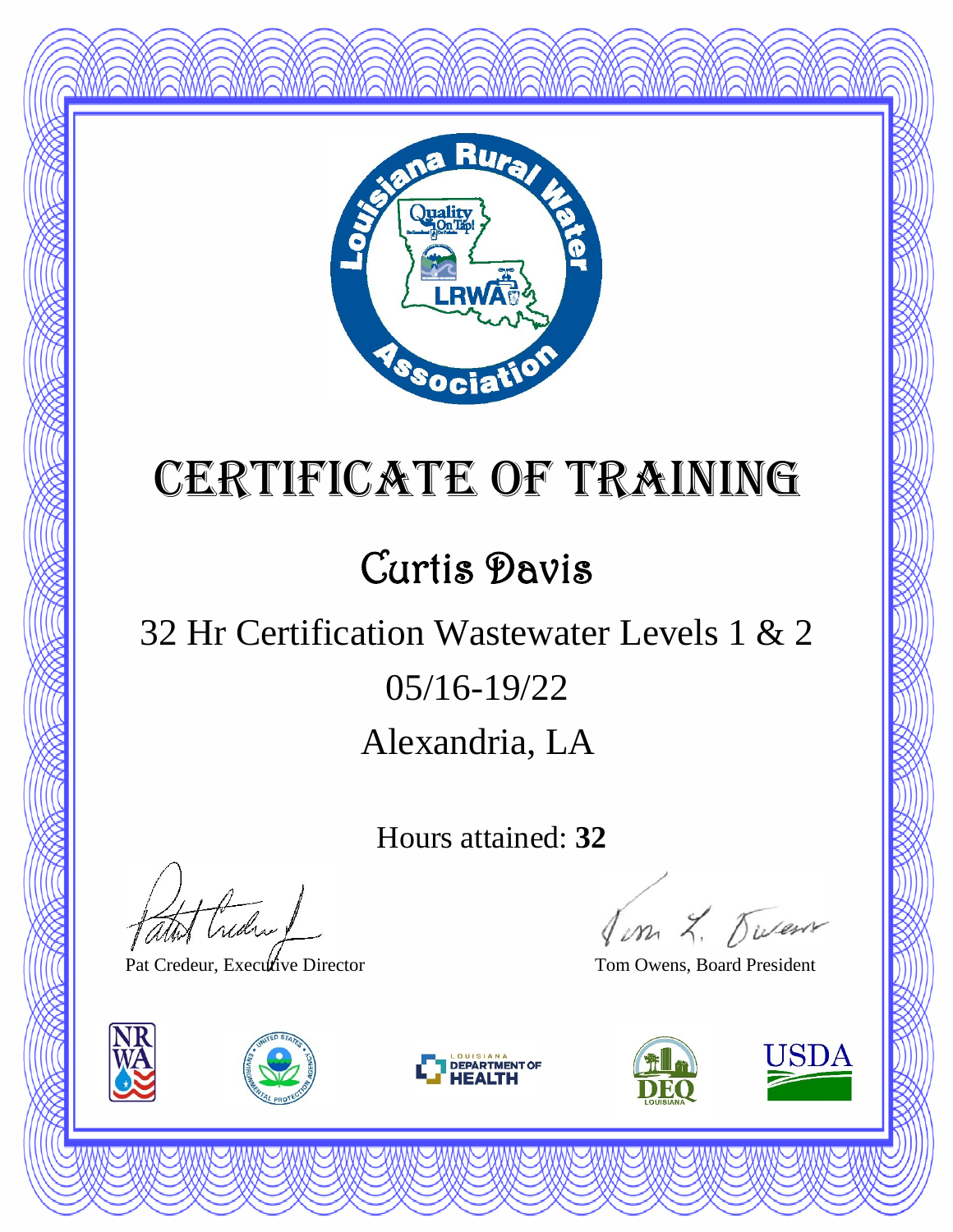

## Rapheal Edwards, Jr.

## Alexandria, LA 05/16-19/22 32 Hr Certification Wastewater Levels 1 & 2

Hours attained: **32**

Hudry

Pat Credeur, Executive Director Tom Owens, Board President







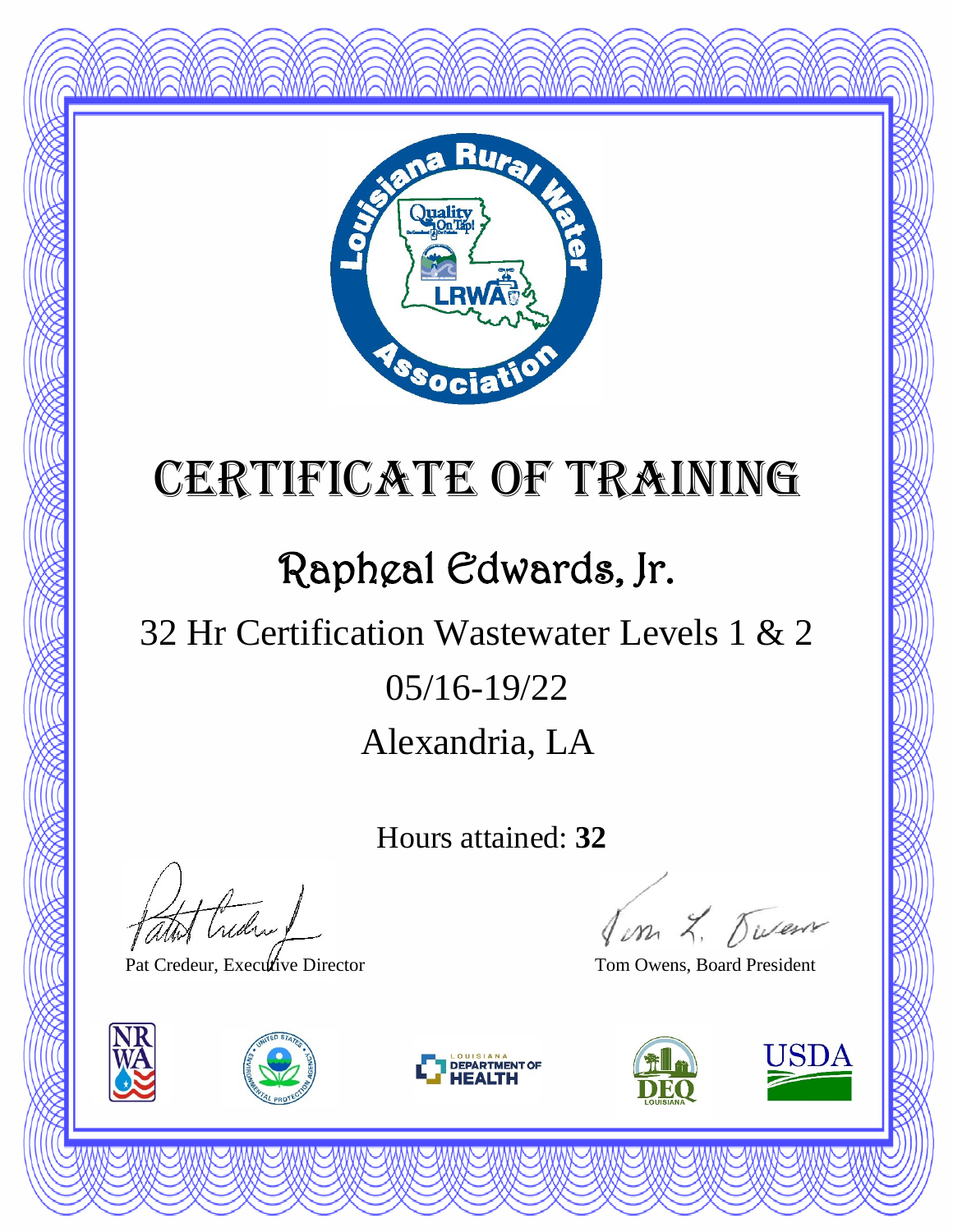

## Walter Guillory

### Alexandria, LA 05/16-19/22 32 Hr Certification Wastewater Levels 1 & 2

Hours attained: **32**

thedra !

Pat Credeur, Executive Director Tom Owens, Board President







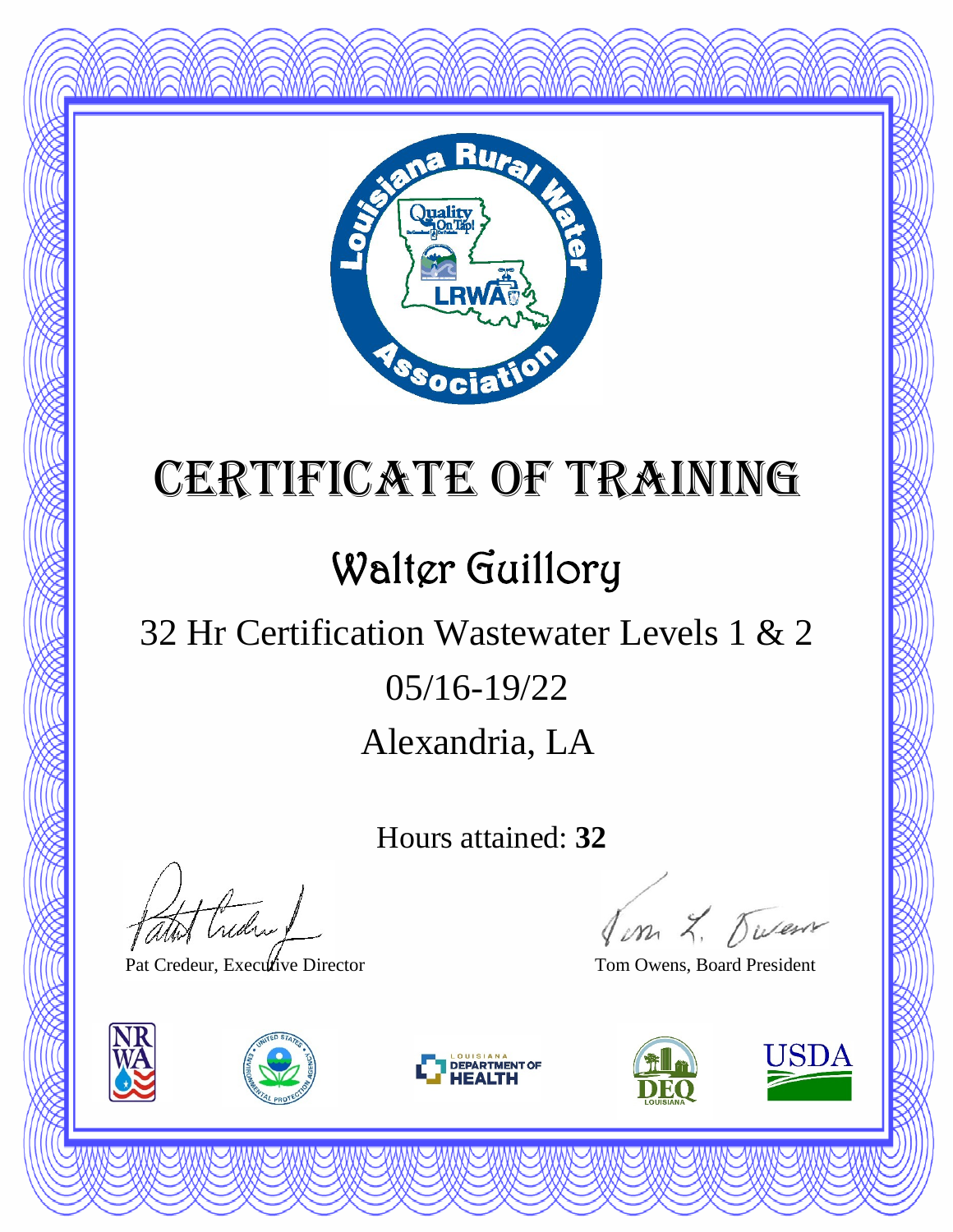

#### James Hutson

### Alexandria, LA 05/16-19/22 32 Hr Certification Wastewater Levels 1 & 2

Hours attained: **32**

thedral

Pat Credeur, Executive Director Tom Owens, Board President







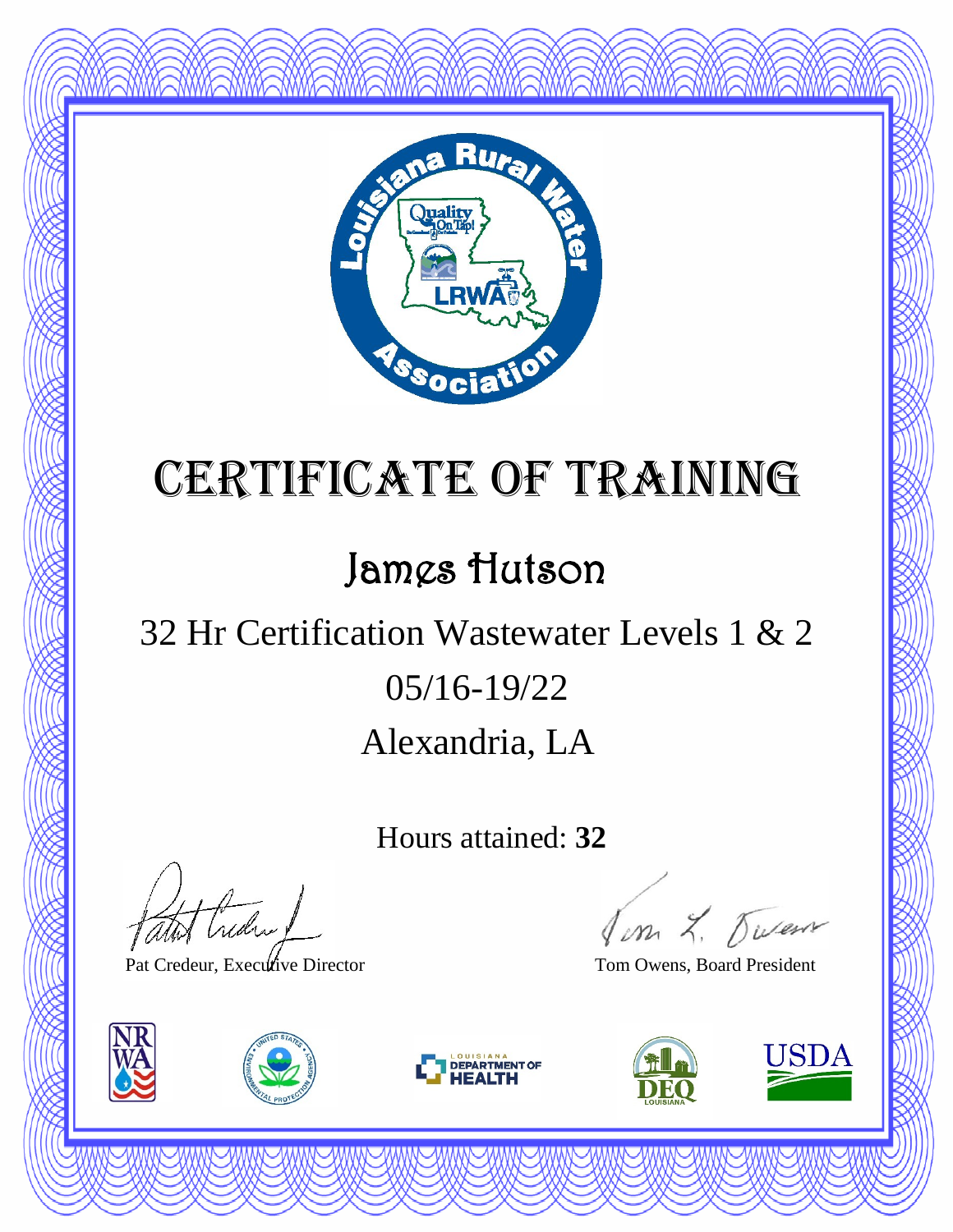

### Brandon Jones

## Alexandria, LA 05/16-19/22 32 Hr Certification Wastewater Levels 1 & 2

Hours attained: **31**

thedral

Pat Credeur, Executive Director Tom Owens, Board President







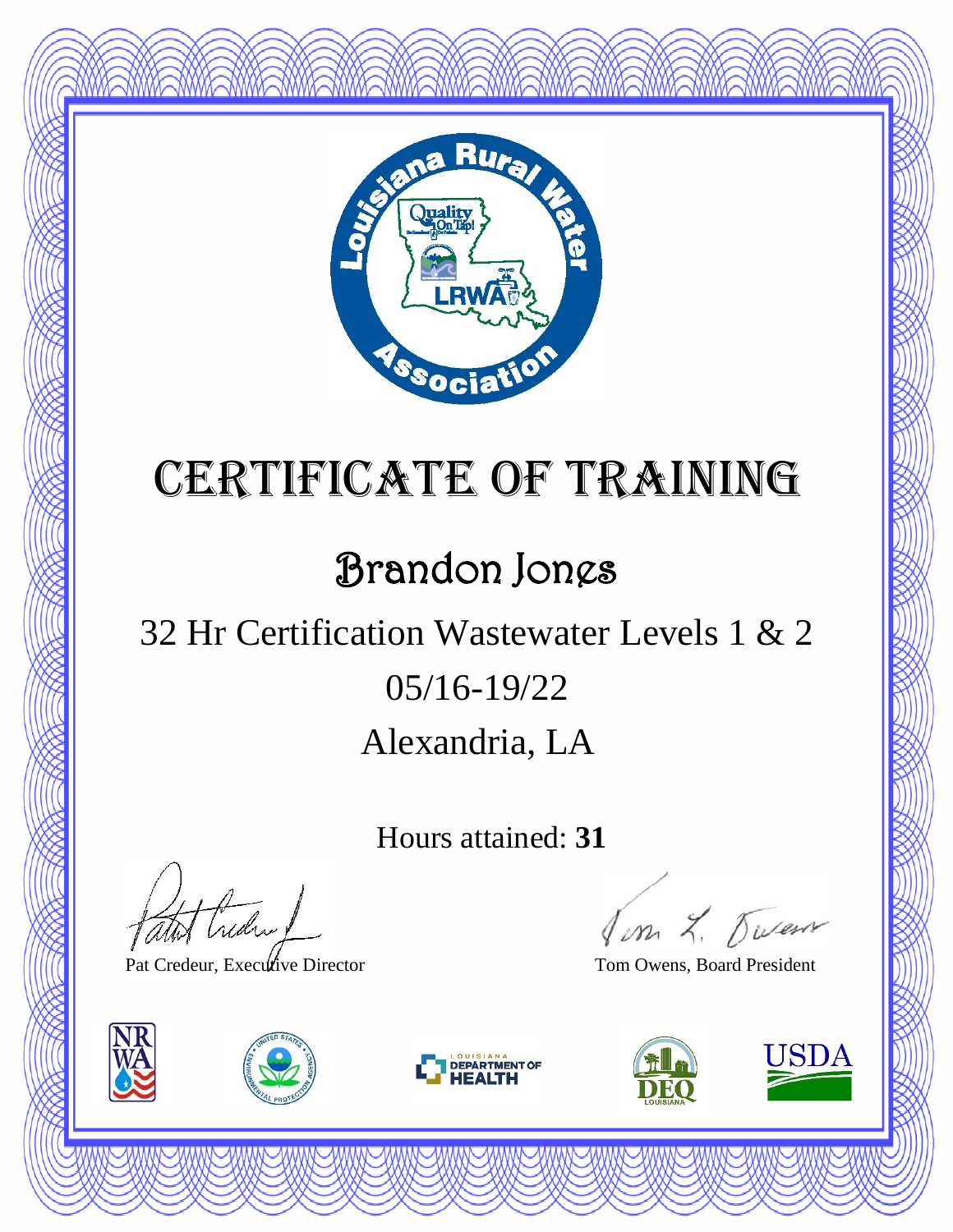

#### Dewain Littleton

### Alexandria, LA 05/16-19/22 32 Hr Certification Wastewater Levels 1 & 2

Hours attained: **32**

thedral

Pat Credeur, Executive Director Tom Owens, Board President







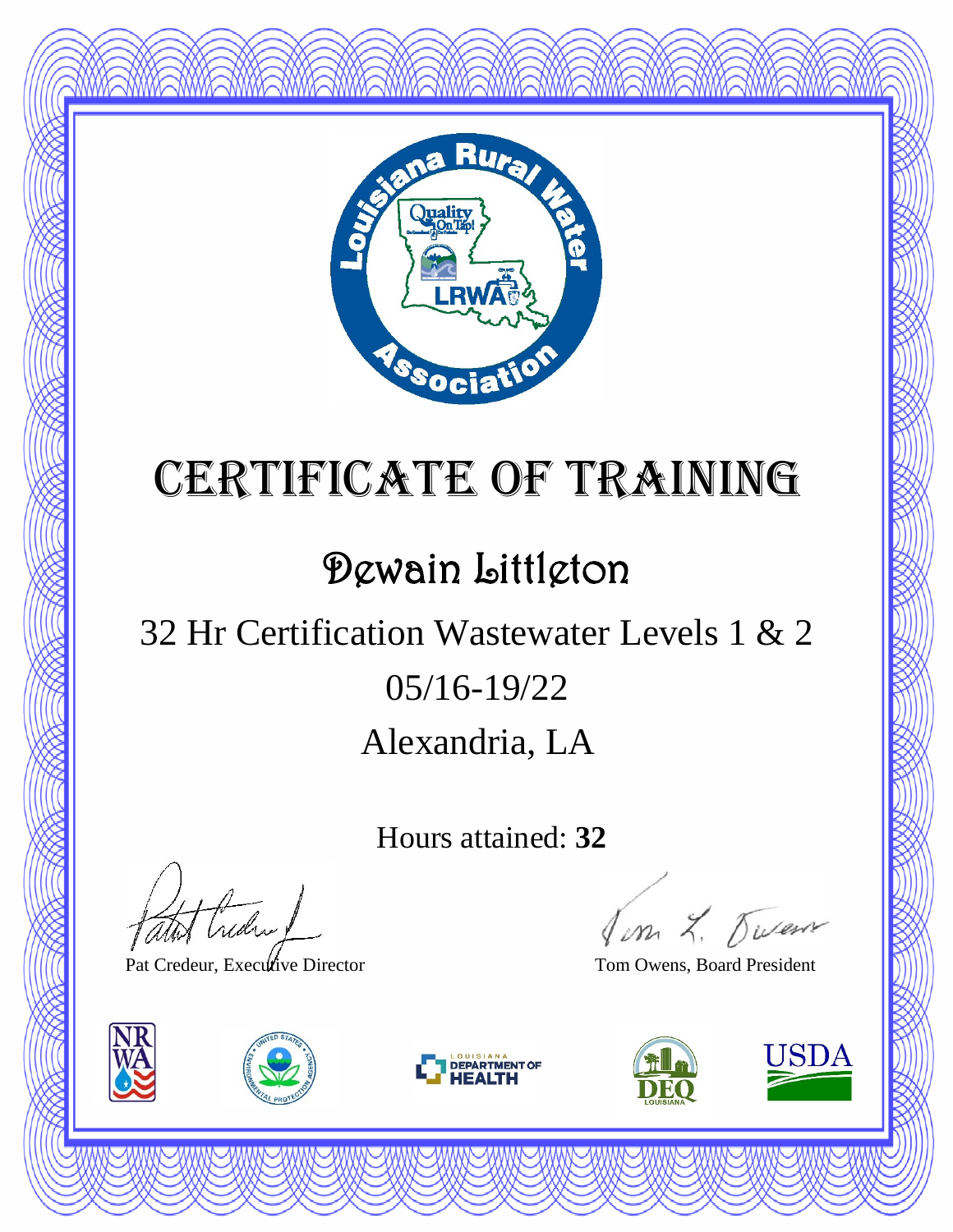

## Jeremy Lynn

### Alexandria, LA 05/16-19/22 32 Hr Certification Wastewater Levels 1 & 2

Hours attained: **32**

thedral

Pat Credeur, Executive Director Tom Owens, Board President







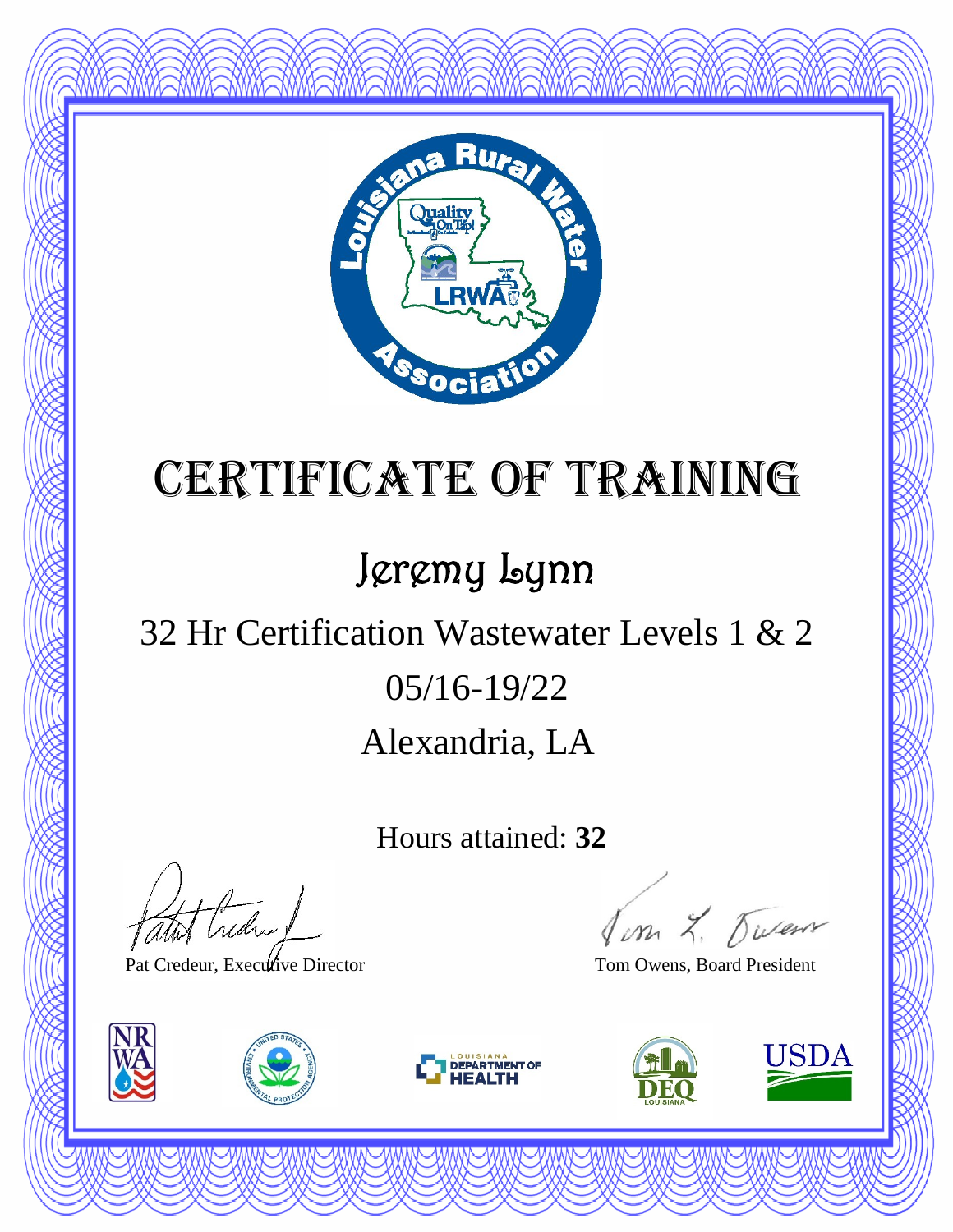

## Joshua Murrell

## Alexandria, LA 05/16-19/22 32 Hr Certification Wastewater Levels 1 & 2

Hours attained: **16**

t treder

Pat Credeur, Executive Director Tom Owens, Board President







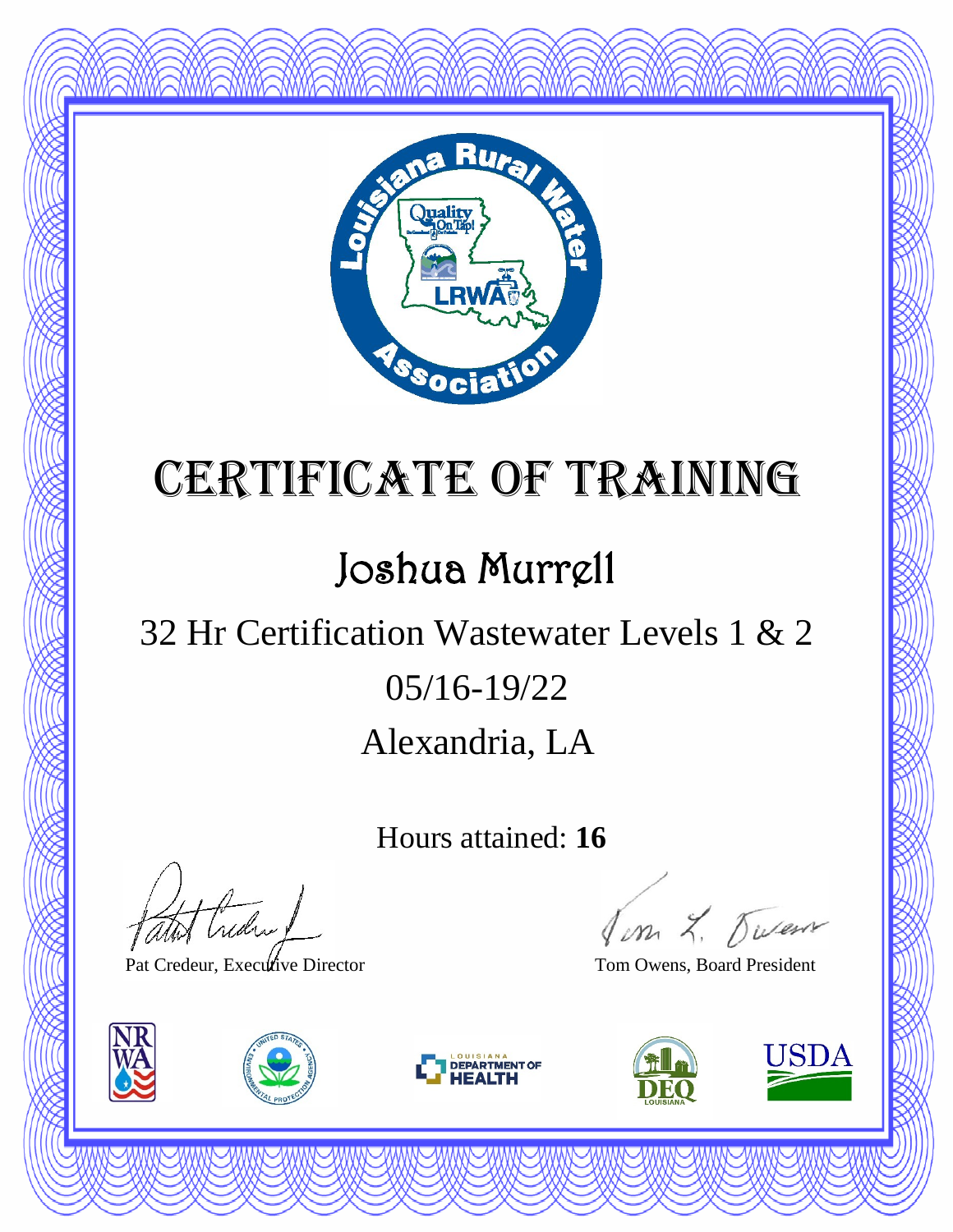

#### John Newman

### Alexandria, LA 05/16-19/22 32 Hr Certification Wastewater Levels 1 & 2

Hours attained: **32**

atot Creden

Pat Credeur, Executive Director Tom Owens, Board President







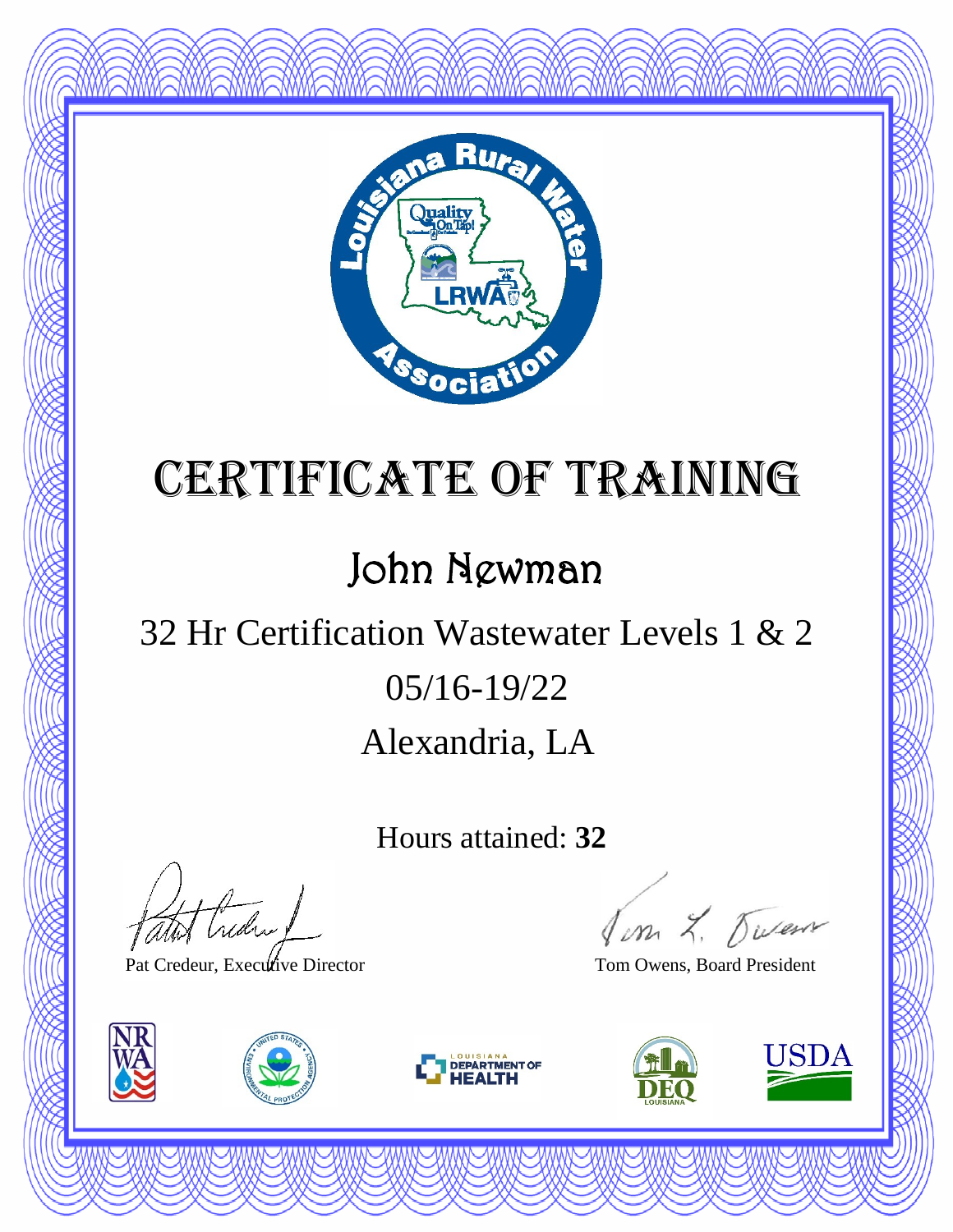

## Roland Pennison

## Alexandria, LA 05/16-19/22 32 Hr Certification Wastewater Levels 1 & 2

Hours attained: **32**

thedra !

Pat Credeur, Executive Director Tom Owens, Board President







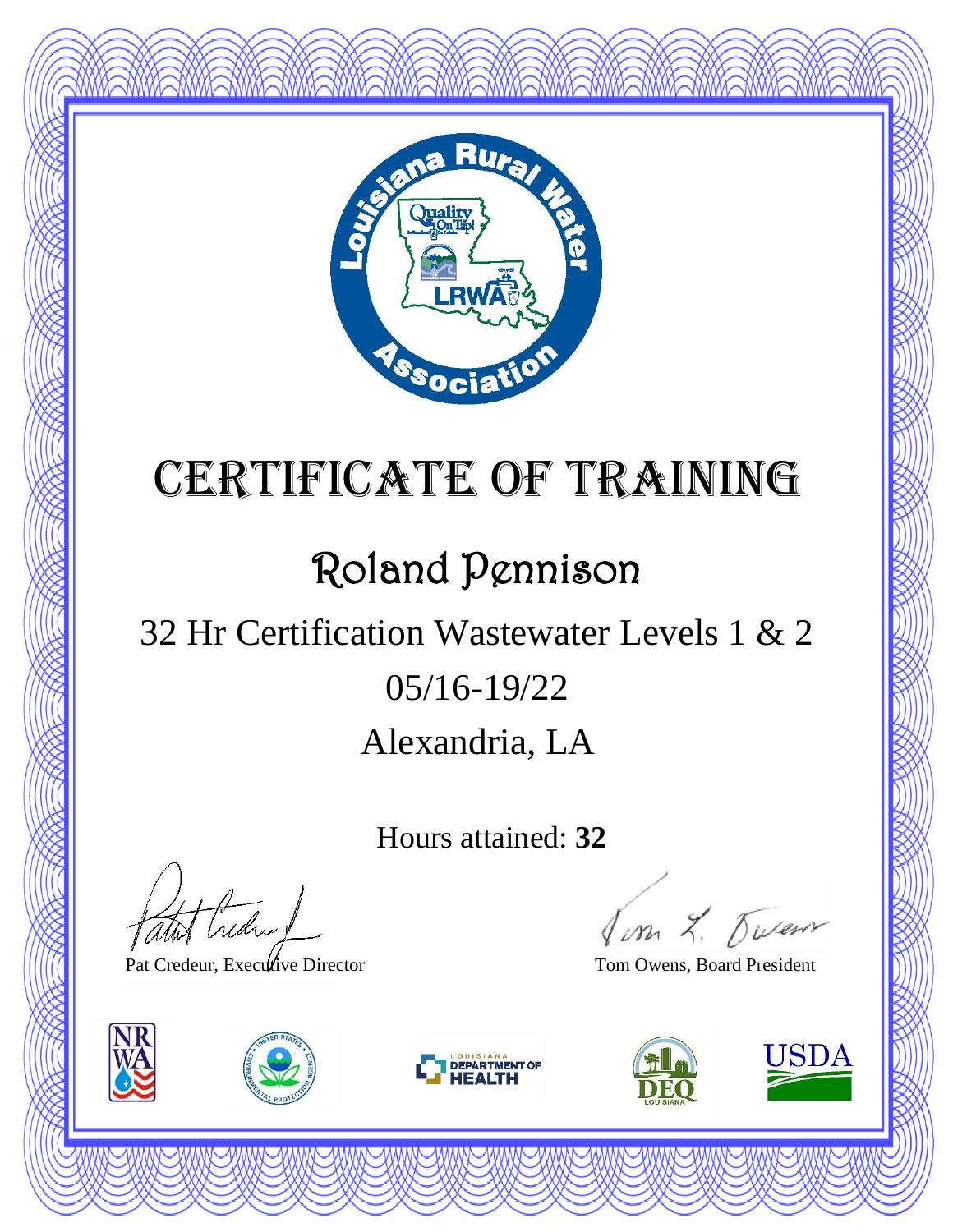

## Kendal Perkins

## Alexandria, LA 05/16-19/22 32 Hr Certification Wastewater Levels 1 & 2

Hours attained: **32**

t treder

Pat Credeur, Executive Director Tom Owens, Board President







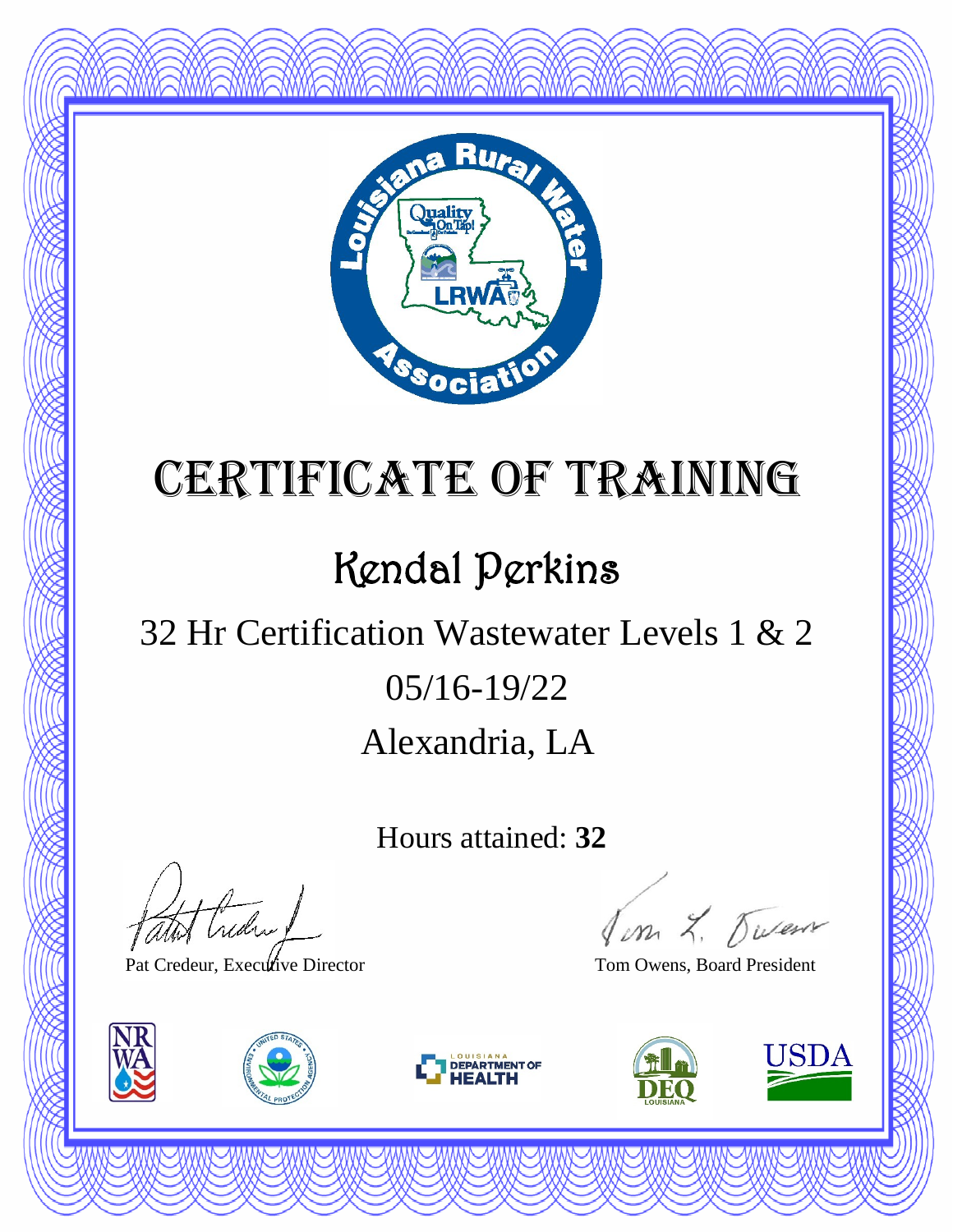

### Michael Smith

## Alexandria, LA 05/16-19/22 32 Hr Certification Wastewater Levels 1 & 2

Hours attained: **32**

atot Creden

Pat Credeur, Executive Director Tom Owens, Board President







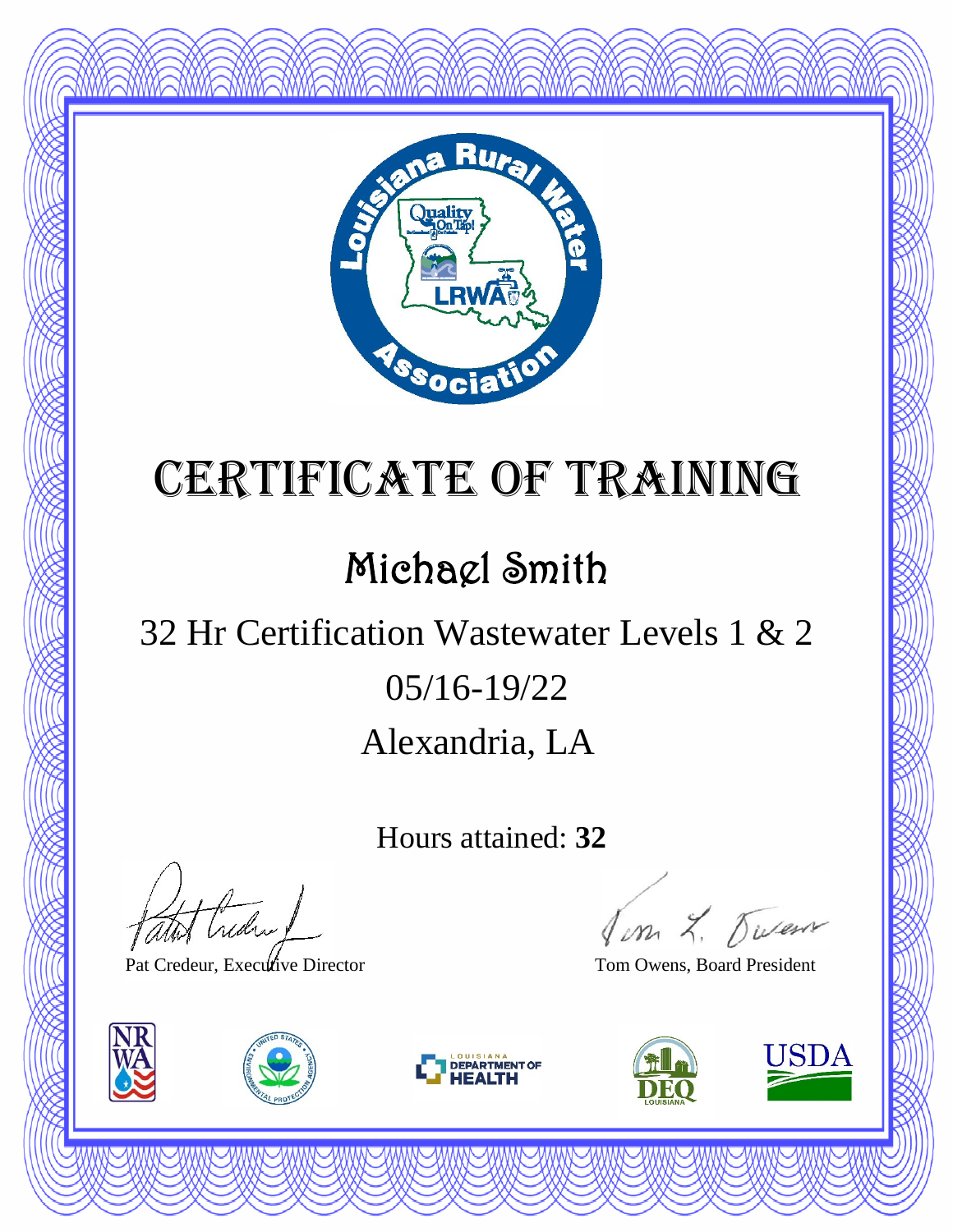

## Sidney Victorian Jr.

## Alexandria, LA 05/16-19/22 32 Hr Certification Wastewater Levels 1 & 2

Hours attained: **32**

Hudry

Pat Credeur, Executive Director Tom Owens, Board President







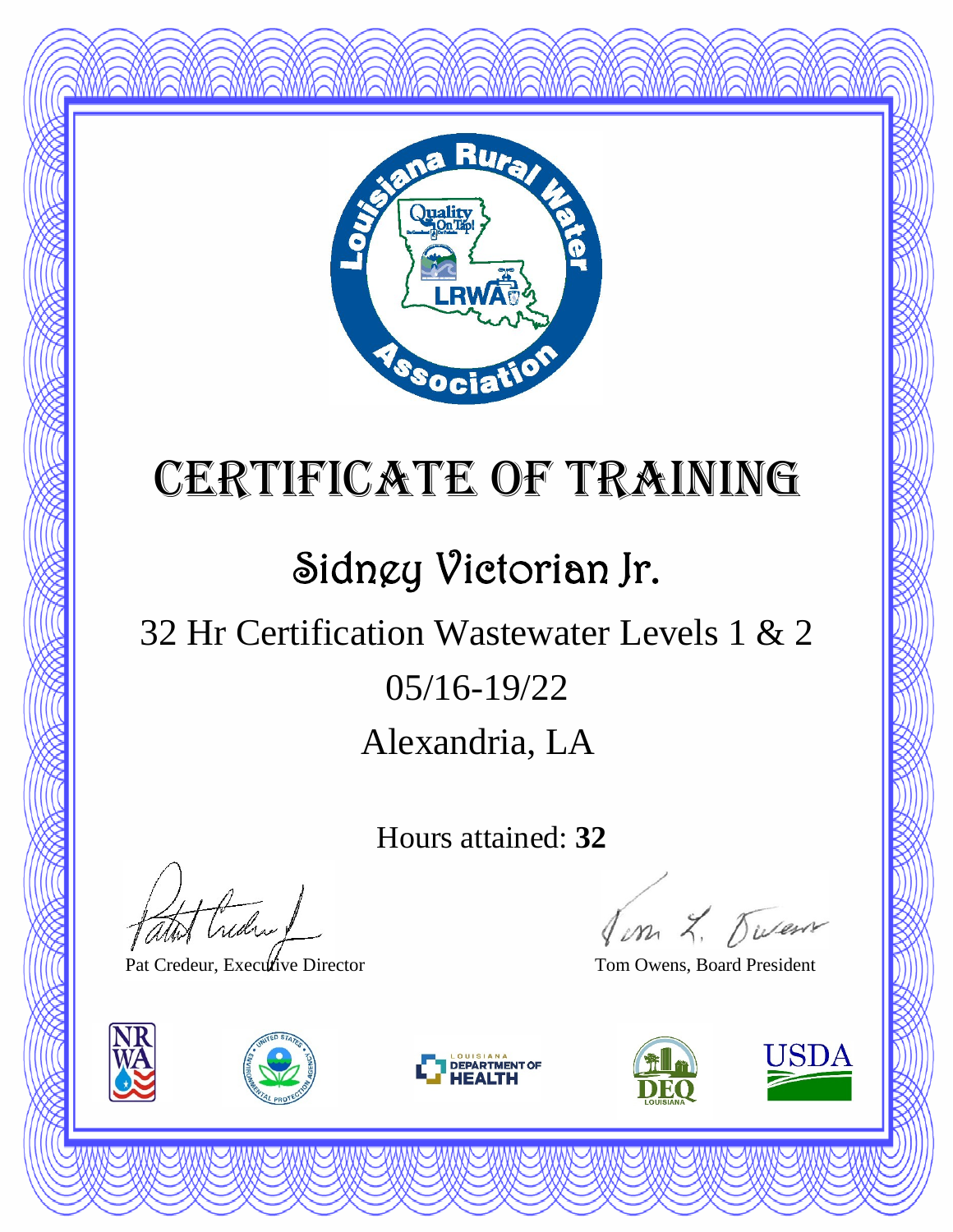

### Joe Walsh

### Alexandria, LA 05/16-19/22 32 Hr Certification Wastewater Levels 1 & 2

Hours attained: **32**

atot Creden 1

Pat Credeur, Executive Director Tom Owens, Board President







Jon L. Duren

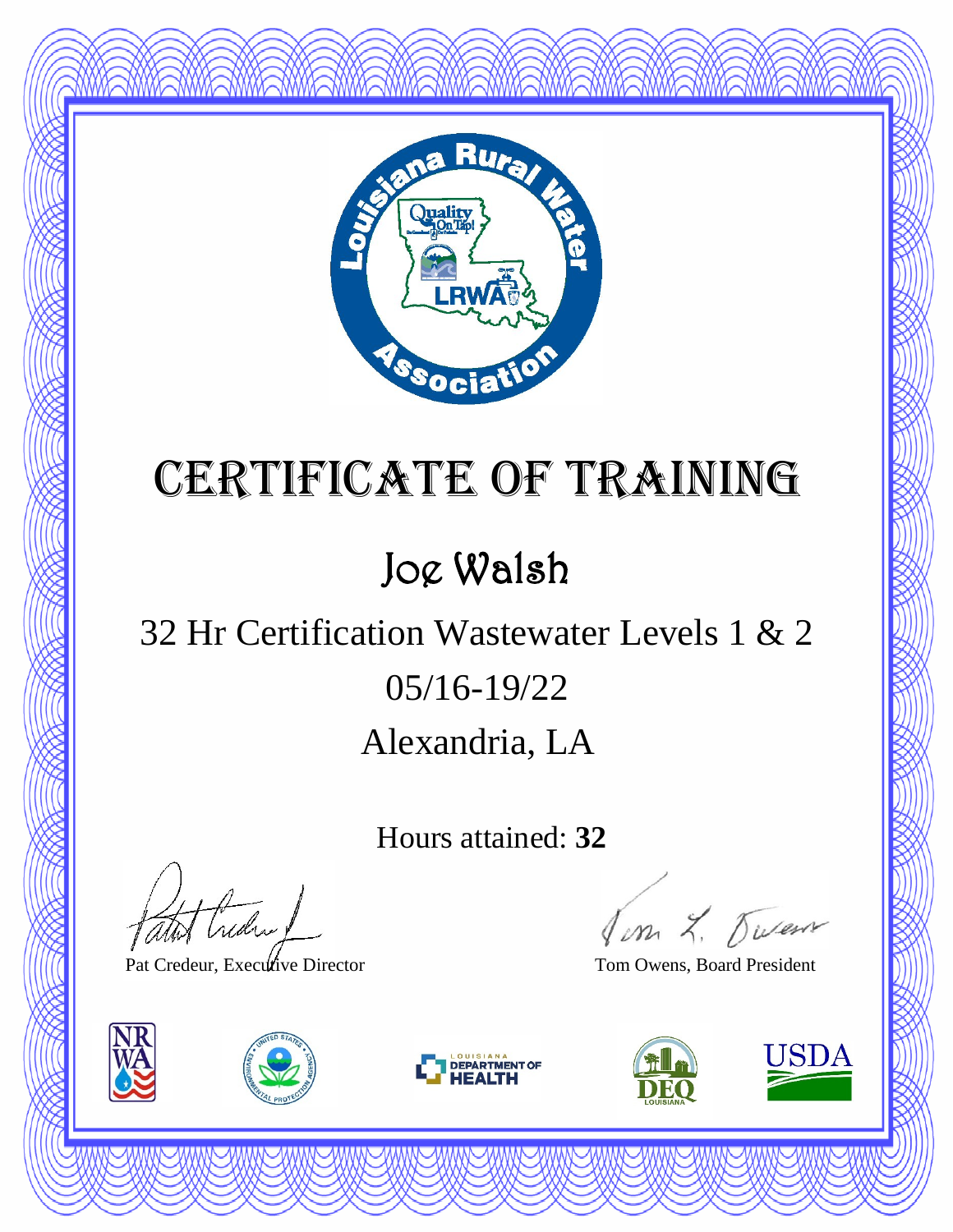

## Cheryl Weatherford

## Alexandria, LA 05/16-19/22 32 Hr Certification Wastewater Levels 1 & 2

Hours attained: **32**

thedral

Pat Credeur, Executive Director Tom Owens, Board President